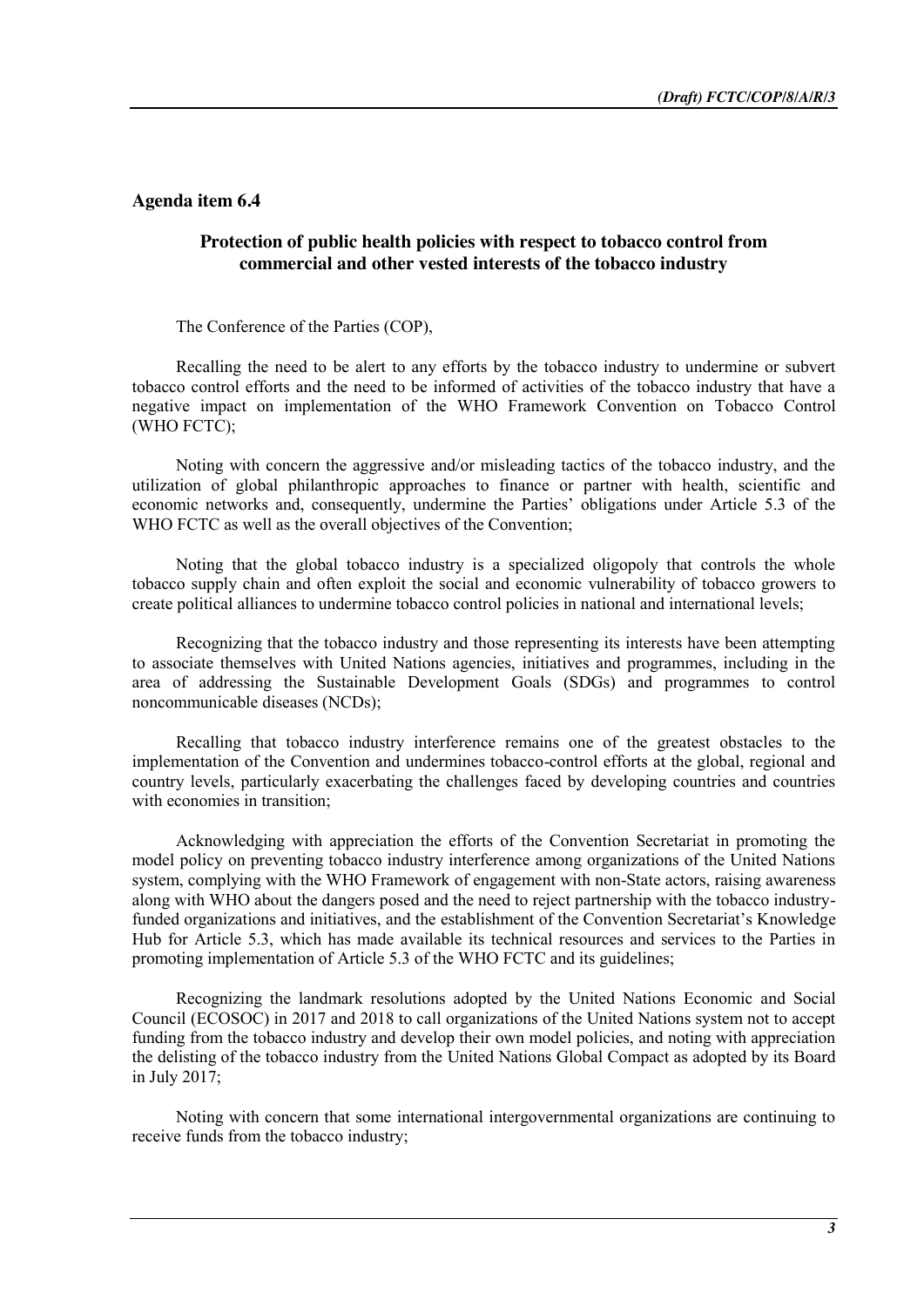Recognizing that the active participation of and partnership with civil society, as specified in the Preamble and in Article 4.7 of the WHO FCTC, is essential to the effective implementation of Article 5.3 of the WHO FCTC,

## 1. ENCOURAGES Parties:

(a) to continuously monitor, in accordance with Article 5.3 of the WHO FCTC and its guidelines, tobacco industry activities in their respective jurisdictions;

(b) to strengthen, where necessary, their awareness-raising efforts about the tobacco industry or related third-party funding among research institutions, target government agencies, and pertinent international intergovernmental and nongovernmental organizations, and to consider adopting policies that would prevent the use of such institutions' research outputs in policy development;

(c) to foster international cooperation by requiring the tobacco industry to provide information on its activities such as research, marketing, lobbying including policy submissions, funding of third parties/nongovernmental organizations, and by making such information publicly accessible, in accordance with Article 5.3 of the WHO FCTC and its guidelines;

(d) to further enhance policy coherence within governments and require that all government sectors relevant to the implementation of the Convention, not only the health sector, comply with the requirements of Article 5.3 of the WHO FCTC, and reflect the same in positions put forward in different governing bodies of the United Nations system;

(e) to seek assistance on implementing Article 5.3 of the WHO FCTC and its guidelines from the Convention Secretariat's Knowledge Hub for Article 5.3, as appropriate, and utilize the resources made available by the same, including observatories;

(f) to promote, in international and regional organizations in which they are represented, as well as well as among non-State actors, particularly those working on SDGs and NCDs, the adoption of policies to prevent tobacco industry interference, reflecting the spirit of Article 5.3 of the WHO FCTC;

(g) to promote national and international cooperation to enhance implementation of Article 5.3 of the WHO FCTC in relation to Articles 17, 18 and 19 of the WHO FCTC to reduce tobacco industry interference in tobacco control policies;

2. REQUESTS the Convention Secretariat:

(a) to develop and implement, with the support of the Convention Secretariat's Knowledge Hub for Article 5.3, as appropriate, a comprehensive communications plan aimed at raising awareness of tobacco-industry tactics and activities among international and regional government organizations as well as non-State actors, particularly those working on SDGs and NCDs, and in other international developmental initiatives/platforms;

(b) to set up, through or with support from the Convention Secretariat's Knowledge Hub for Article 5.3, a resource database comprising evidence based information, such as tobaccoindustry policy submissions and funded groups, derived from the Parties and observatories and other evidence-based information from WHO and observers to the COP;